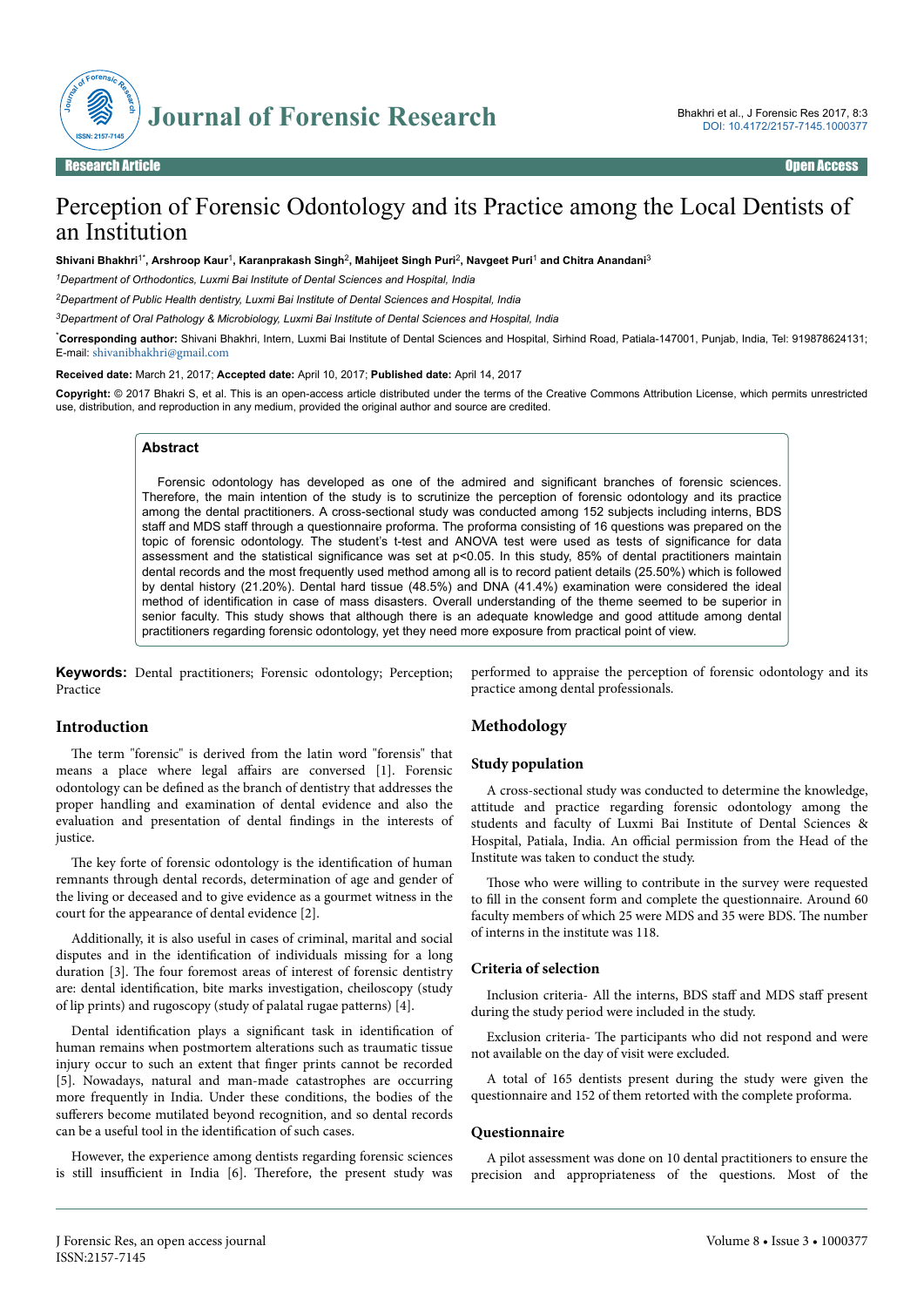## Page 2 of 4

contributors found the questionnaire to be uncomplicated and satisfactory.

The proforma consisting of 16 questions was prepared to ensure the command and approach towards forensic odontology among dental practitioners. Нe questions included the importance of dental records, detection of child abuse cases, dental age assessment, recognition of an individual, bite marks assessment, attitude of the practitioner towards maintenance of dental records. All the participants were asked to respond to each item. Confidentiality and ambiguity of the participants were guaranteed.

**Data analysis**

Data was recorded on Microsoft excel software for statistical analysis. Each accurate response was given a score of '1' and inaccurate

answer was assigned a score of '0'. All the scores were added to attain a total score. Data was evaluated by means of SPSS version 16 (SPSS, Chicago, IL, USA). Нe student's t-test and ANOVA test were used as tests of significance for data estimation. The statistical significance was standard at p<0.05.

## **Results**

The study sample composed of 152 participants including interns (102), BDS (27) and MDS (23). Нe age of the participants ranged from 20 to 51 years with a mean age of  $28 \pm 5.648$ . Female participants (98) were more in number as compared to male participants (54).

| Questions                                                                                                 | <b>Response</b> |
|-----------------------------------------------------------------------------------------------------------|-----------------|
| Are you aware of the bite marks identification?                                                           | 71.40%          |
| Are you aware of lip prints identification?                                                               | 88.10%          |
| Are you aware of rugae pattern identification?                                                            | 78.80%          |
| Do you maintain dental records in clinic?                                                                 | 85%             |
| Are you aware that you can testify as an expert witness in the court to present forensic dental evidence? | 57.40%          |
| Can you estimate the age and gender of deceased in the mass disaster?                                     | 59.40%          |
| Do you think your present knowledge level regarding forensic dentistry is adequate?                       | 61.30%          |
| Are you willing to attend any CDE programme on forensic odontology?                                       | 85.30%          |

Table 1: Knowledge, attitude and practices pertaining to forensic dentistry.



an individual in mass disaster.

The study showed considerable knowledge among the participants as illustrated in Table 1. Dental records (48.5%) were considered to be the accurate method of identification in mass disaster cases followed by identification via DNA  $(41.4\%)$  and finger prints  $(10.1\%)$ . None of the participant mentioned about visual identification method as illustrated in Figure 1. Similarly for the assessment of age, teeth were deemed as the ideal tool for identification (56.2%) as mentioned in Figure 2.

In this study various methods were used by the respondents to maintain dental records, but the most frequently used one was recording patient's details (25.50%) which was followed by dental history (21.20%) and the least frequently used method was performing investigation tests (6.30%) as referred in Figure 3.



Figure 2: Showing most regularly followed method for assessing the age of an individual.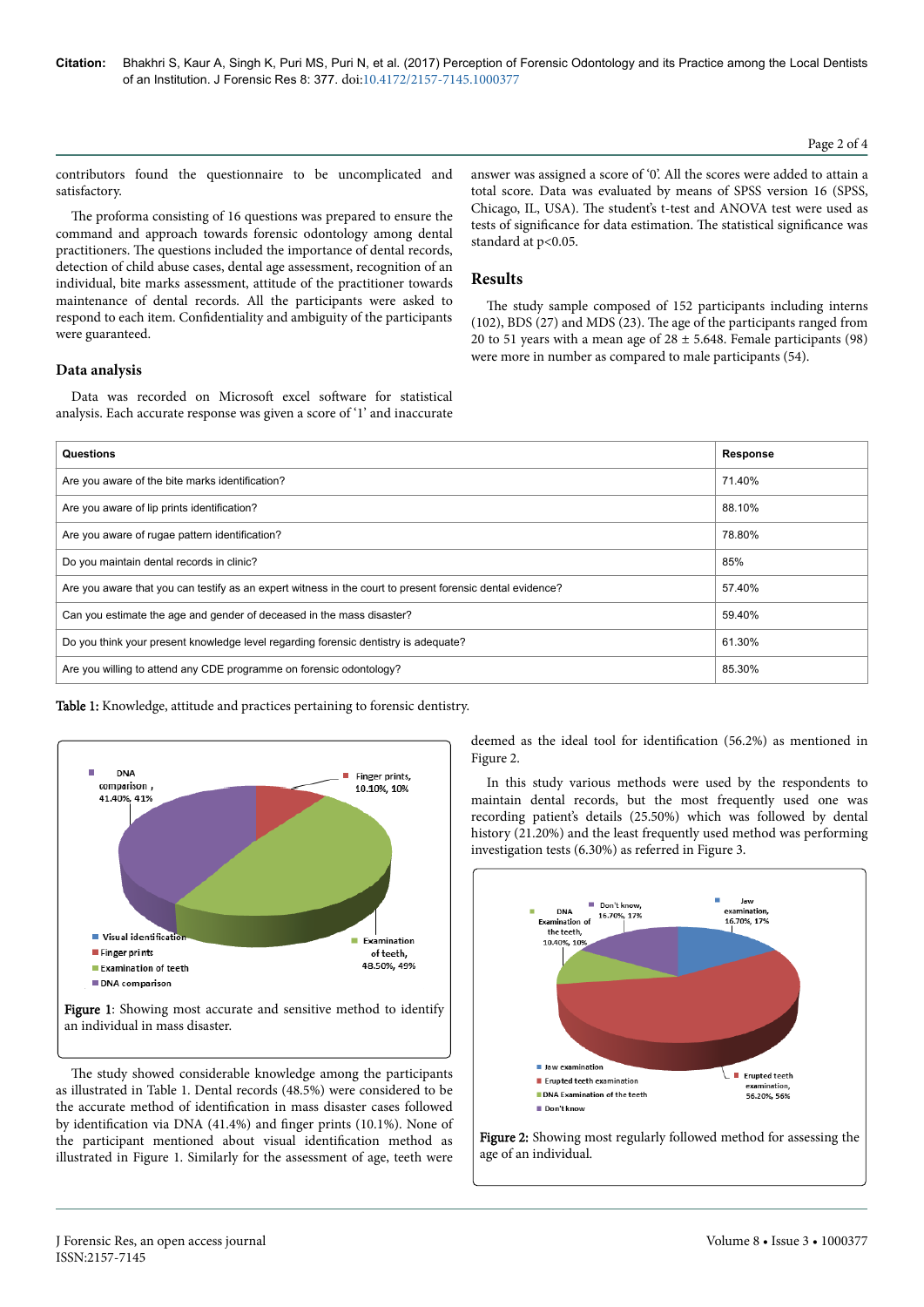Figure 4 reveals that majority of participants i.e. 28.40% considered that the internet is most frequently used source of upgrading knowledge about forensic odontology and a small number of participants gathered the information from CDE programmes.



Figure 3: Showing most regularly followed method to maintain dental records.



Figure 4: Showing different methods of upgrading knowledge about forensic dentistry.

| Gender  | No | Mean | SD    | p-value |
|---------|----|------|-------|---------|
| Males   | 54 | 8.63 | 1.339 | 0.445   |
| Females | 98 | 8.34 | 1.522 |         |

Table 2: Showing awareness of forensic odontology according to gender.

| Age<br>groups         | No  | Mean | <b>SD</b> | Std.<br>Error | F-value | p-value |
|-----------------------|-----|------|-----------|---------------|---------|---------|
| 20-30<br>years        | 118 | 8.35 | 1.449     | 0.13          |         |         |
| $31 - 40$<br>years    | 19  | 8    | 1.599     | 0.367         | 5.498   | 0.005   |
| 41<br>$\geq$<br>years | 15  | 9.5  | 1.033     | 0.258         |         |         |
| Total                 | 152 | 8.43 | 1.473     | 0.116         |         |         |

Table 3: Showing awareness of forensic odontology according to age.

Overall, the findings pointed out that male (8.63  $\pm$  1.339) had better awareness of forensic odontology than females  $(8.34 \pm 1.522)$  (Table 2). The age group of (31 years to 40 years) showed minimum scores regarding awareness of forensic odontology compared to other groups and the results were significant (p=0.005) (Table 3). According to the qualification, MDS faculty had superior understanding of the topic followed by interns and BDS faculty as represented in Table 4.

| Qualification | No  | Mean | SD    | Std.<br>Error | F-value | p-value |
|---------------|-----|------|-------|---------------|---------|---------|
| Interns       | 102 | 8.39 | 1.419 | 0.132         |         |         |
| <b>BDS</b>    | 27  | 8.35 | 1.848 | 0.403         | 0.47    | 0.626   |
| <b>MDS</b>    | 23  | 8.71 | 1.402 | 0.292         |         |         |
| Total         | 152 | 8.43 | 1.473 | 0.116         |         |         |

|                |  |  | Table 4: Showing awareness of forensic odontology according to |  |
|----------------|--|--|----------------------------------------------------------------|--|
| qualification. |  |  |                                                                |  |

## **Discussion**

Today, the rapid development of forensic medicine is incomprehensible without forensic odontology which is a highly specialized branch of science that deals with the legal aspects of dentistry. Forensic dental sciences have been established over many years as the widely acceptable method of ascertaining dental evidence for identification of victims and suspects in mass disaster, abuse and other criminal cases [7].

Most trustworthy guide in the process of identification is age assessment by means of teeth. Teeth, periodontal tissues and normal anatomical features are assessed in comparative dental identification [8]. Moreover, Forensic dental investigation mainly depends upon the availability of antemortem and postmortem records [9]. Нerefore maintenance of complete dental records is very important.

In the present study, 85% of the dental practitioners maintain the dental records while the study conducted in Pune by Namrata et al. found that 70% of dental practitioners usually maintain the records [10]. However, some studies have showed that only few of the dentists maintain dental records in their practice [8,11].

Furthermore, the most regularly followed method to maintain dental records in this study is via documenting patient's essential details (25.50%) and the least followed method is to maintain investigation reports as followed by 6.30% of dentists.

The dental tissues have the ability to withstand environmental assaults and still retain some of its original structure which attributes to the significance of forensic odontology. This makes teeth an excellent and an accurate source for DNA material [11]. Similarly in this study DNA comparison was amongst the most accurate and sensitive method to identify an individual in mass disaster (41%). Нis was in contrast to the study conducted by Namrata et al who observed that 65% of dentists were in favour of DNA examination as the preferred method of identification [10].

The dental records are also maintained as consumer court evidence and for dental insurances [9]. Нe current study shows that 57.4% of dentists were aware of the fact that they can testify as an expert witness in the court to present forensic dental evidence. Нis was in contradiction to the studies conducted by Preethi et al. [12] and